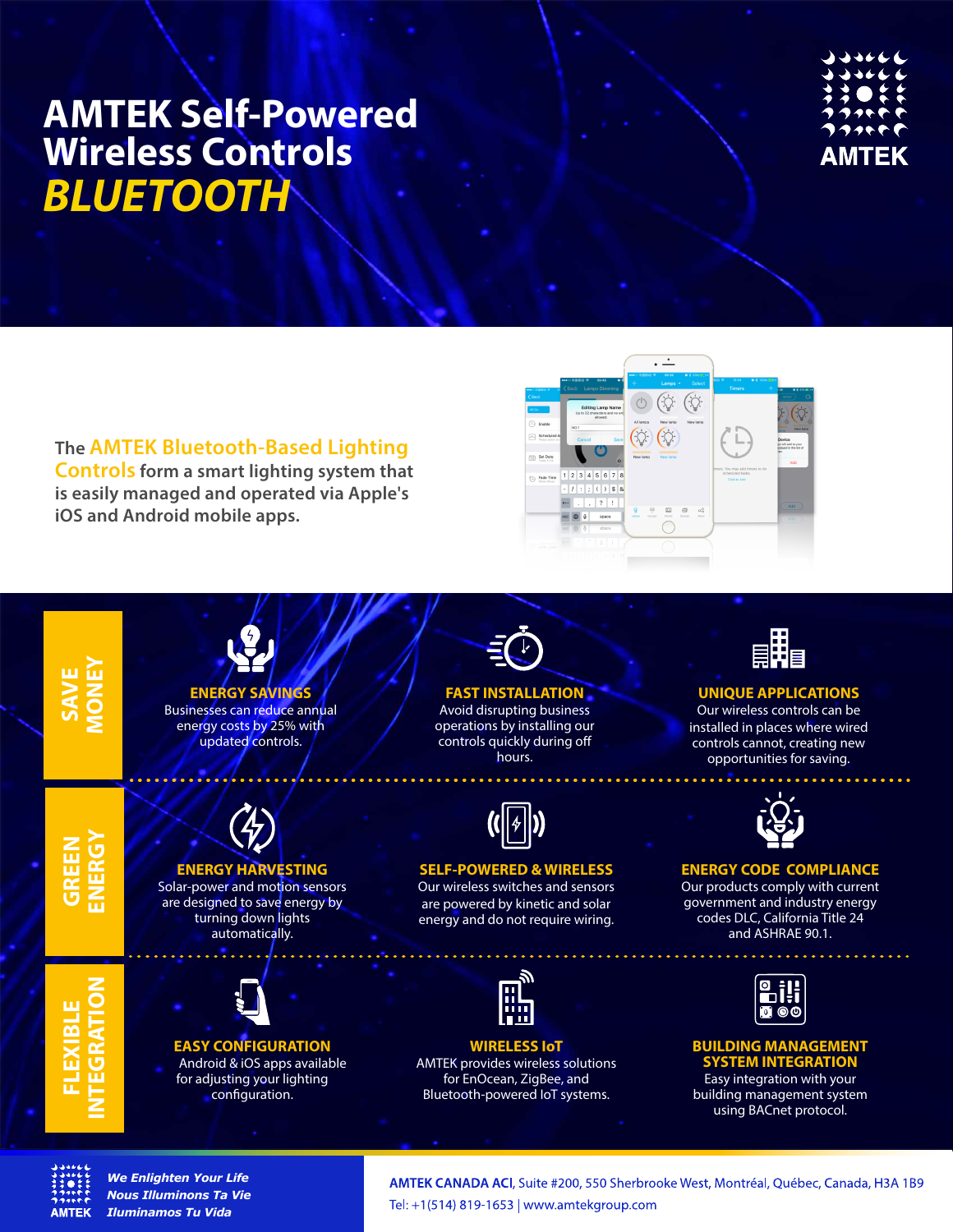| JJJ66                                                    |
|----------------------------------------------------------|
| $\rightarrow$ $\rightarrow$ ++ $\leftarrow$ $\leftarrow$ |
| ネネ●キキ                                                    |
| ククリャヤヤ                                                   |
| つつっゃゃや                                                   |
| AMTEK                                                    |

## *SMART LIGHTING DIAGRAM*







*We Enlighten Your Life Nous Illuminons Ta Vie Iluminamos Tu Vida*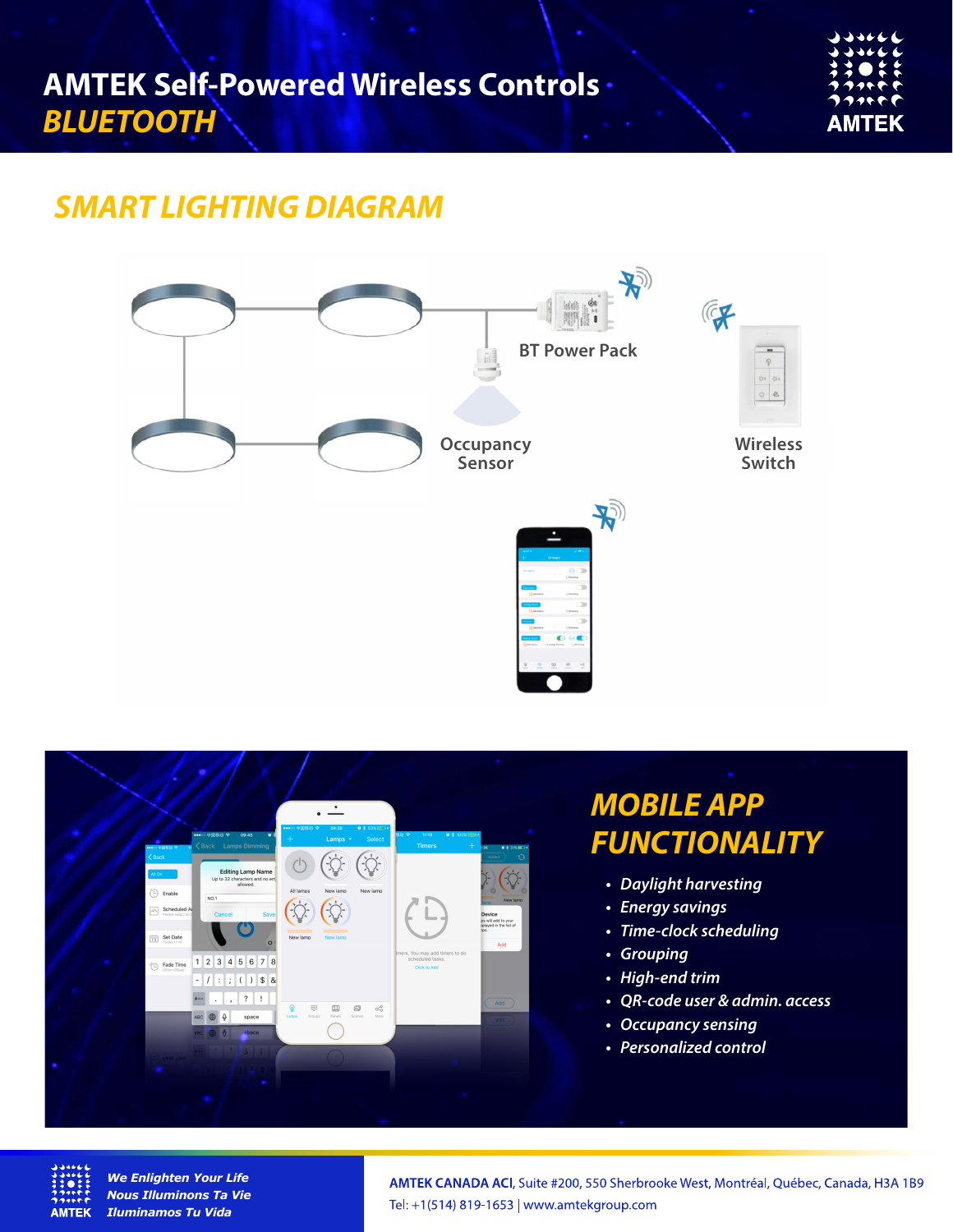## *FUNCTIONS & CAPABILITIES*

## **DAYLIGHT HARVESTING**

Automatically dims lights when enough daylight is present. This can save 10% to 60% percent in electricity costs.

## **ENERGY SAVINGS**

Products combining features like ours do can result in cost savings of 60% or more. Because lights emit heat, these lighting controls can also reduce HVAC usage. For this reason, we can estimate that for every 3-W reduction in lighting power, there is a 1-W reduction in cooling load.

## **TIME-CLOCK SCHEDULING**

Automatically dims or turns lights off at select times of the day. Reduces electricity costs by 10% to 35% by ensuring lights are not wasting energy when they are not needed.

#### **GROUPING**

Combines light fixtures into groups so that motion under any one fixture brightens or turns on lights for the entire group.

## **HIGH-END TRIM**

All spaces do not need the full brightness of their light fixtures. For example: the human eye notices only a small difference between 100% and 80% brightness. Electricity usage and cost can be reduced by 20% or more by trimming light intensity to the appropriate level.

## **QR-CODE USER & ADMIN. ACCESS**

. . . . . . . . . . . . . . . .

Users' and/or admins' access to the system is secured through encryption, which can be shared through QR-code images. These can be emailed or printed so building occupants or technicians can easily access the system.

## **OCCUPANCY SENSING**

Occupancy sensors automatically turn off or dim due to the lack of movement in a space. Bluetooth wireless technology allows sensors to be installed in minutes with no additional wiring. These are also an ideal solution for retrofit applications. Sensors can reduce lighting/electricity use from 15% to 60%.

#### **INDIVIDUAL CONTROL**

Our system allows users to control the full range of light dimming for lights directly over their workstations. This often results in energy savings of 10% or more while improving productivity, reading-eye strain and computer glare.



*We Enlighten Your Life Nous Illuminons Ta Vie Iluminamos Tu Vida*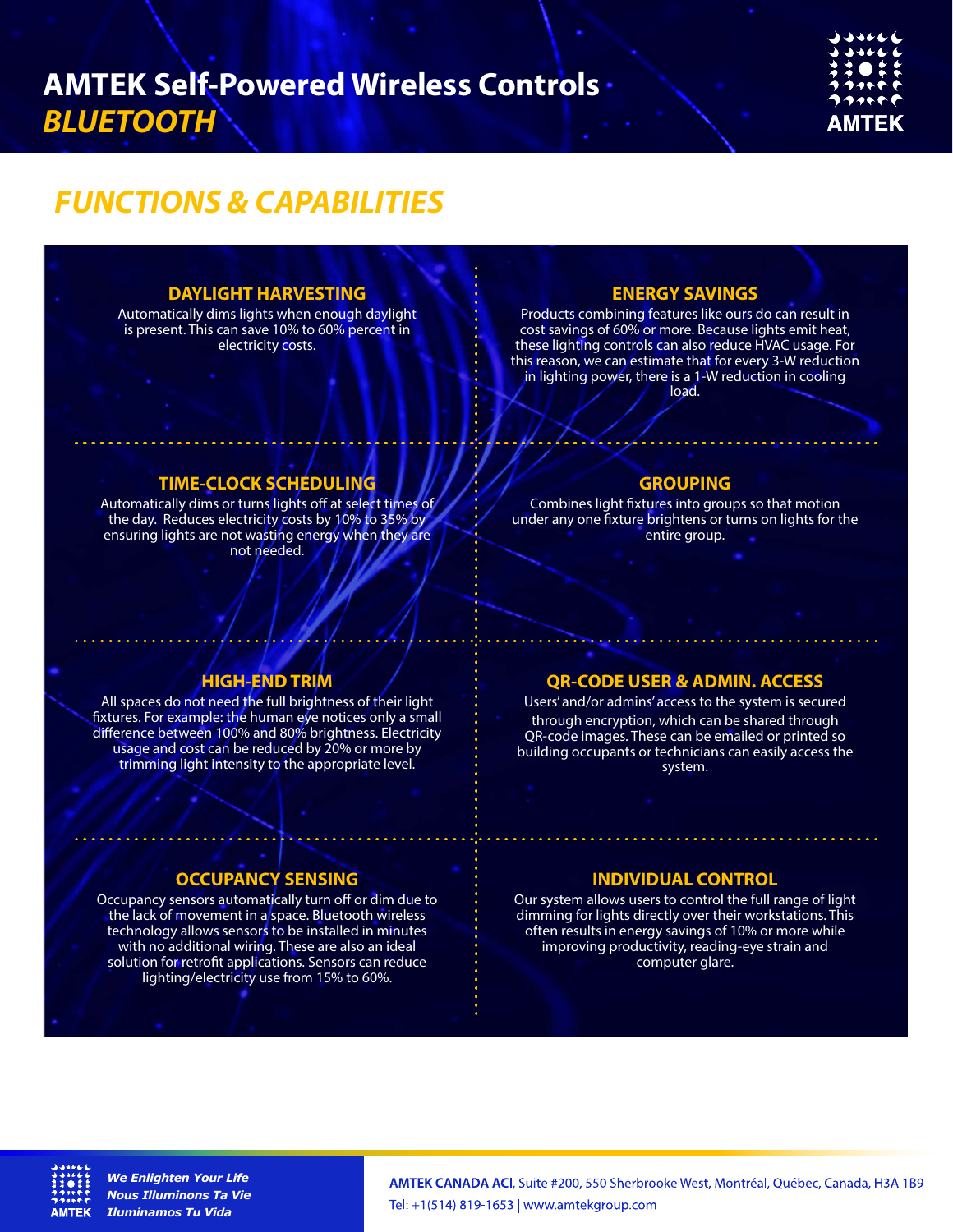| JJJ666<br>999666 |
|------------------|
| <b>;;o::</b>     |
| ククリャヤヤ<br>つつづって  |
| AMTEK            |

| <b>BLUETOOTH WIRELESS</b><br><b>WALL SWITCH STATION</b> |                         | <b>BLUETOOTH</b><br><b>AMI-WBWSS</b>    |
|---------------------------------------------------------|-------------------------|-----------------------------------------|
|                                                         | <b>COMMUNICATION</b>    | Bluetooth (2.4 GHz)                     |
|                                                         | <b>POWER SUPPLY</b>     | 2 x AAA batteries (3V)                  |
| $\qquad \qquad \blacksquare$<br>$\odot$                 | <b>FLAME RATING</b>     | UL 94 V-0                               |
| 茶 茶                                                     | <b>WORKING HUMIDITY</b> | $\leq$ 90% RH                           |
| $\frac{\partial N}{\partial x}$<br>$\cup$               | <b>WORKING TEMP.</b>    | $-10$ to $+45^{\circ}$ C                |
|                                                         | <b>WEIGHT</b>           | 8.3 g.                                  |
|                                                         | <b>DIMENSIONS</b>       | 4.5" x 2.75" x 1.3" (115 x 70 x 33 mm.) |
|                                                         |                         |                                         |

#### **FEATURES**

- **• Dimming capabilities**
- **• Recalls 3 preset scenes**
- **• One switch links with multiple groups**
- **• Mounts on switch box or with surface-mount spacer**
- **Works with Bluetooth power pack & sensors**
- **Configures with mobile app**
- **Battery powered**

*The AMTEK Bluetooth Mesh Power Pack is a BLE-based smart lighting system. It has an app for both iOS and Android devices to manage and operate the BLE-smart lamps and devices by smart phone. The AMI-WBMPP-SC is best suited for small areas like classrooms, conference rooms and private oces. AMTEK wireless Bluetooth switches are compatible with this device.*

| <b>BLUETOOTH MESH</b><br><b>POWER PACK</b>                                                                                                                                                                                                                        |                                      | <b>SINGLE CHANNEL</b><br><b>AMI-WBMPP-SC</b>                           | <b>DUAL CHANNEL</b><br><b>AMI-WBMPP-DC</b>                                 |
|-------------------------------------------------------------------------------------------------------------------------------------------------------------------------------------------------------------------------------------------------------------------|--------------------------------------|------------------------------------------------------------------------|----------------------------------------------------------------------------|
|                                                                                                                                                                                                                                                                   | <b>SUPPLY VOLTAGE</b>                | 120-277 VAC 50/60 Hz                                                   | 120-277 VAC 50/60 Hz                                                       |
|                                                                                                                                                                                                                                                                   | <b>MAX. CURRENT</b>                  | 3A 70 A Inrush current                                                 | 3A 70 A Inrush current                                                     |
| $\sim$ (with $\sim$<br>construction constant professional                                                                                                                                                                                                         | <b>DIMENSIONS</b>                    | $3.22'' \times 1.71'' \times 1.25''$                                   | 3.22" x 1.71" x 1.25"                                                      |
| 圖<br><b>ANTES</b><br>INPUT VOLTAGE 120-277 VAC<br>FREQUENCY SO/EDIA<br>INPUT CURRENT 2.5AMax                                                                                                                                                                      | <b>CCT TUNABLE</b>                   | Yes                                                                    | <b>No</b>                                                                  |
| OUTPUT VOLTAGE 120-277VAC<br>OUTPUT POWER 300W Max<br>AUX VOLTAGE 12VDC/0.2A<br>DIMMING 0-10V PWM<br>AUX&DINMMING TYPE CLASS 2<br><b>WARNING</b><br>Install in accordance with the<br>national and local electrical<br>code, disconnect power<br>hafnes satyleinn | <b>WORKING</b><br><b>TEMPERATURE</b> | $-13^{\circ}$ to $+149^{\circ}F$<br>$(-25^{\circ}$ to $+65^{\circ}$ C) | $-13^{\circ}$ to $+149^{\circ}$ F<br>(-25 $^{\circ}$ to + 65 $^{\circ}$ C) |
| շ(ԿUյա<br>Ó<br>$\frac{\text{EVAL}}{\text{EVAL}}$<br>40                                                                                                                                                                                                            | <b>CERTIFICATIONS</b>                | UL 8750, FCC Part 15, IC                                               | UL 8750, FCC Part 15, IC                                                   |
|                                                                                                                                                                                                                                                                   |                                      |                                                                        |                                                                            |

### **FEATURES**

- **Bluetooth for grouping, switch and app control**
- **Line voltage 0-10 V dimming and On/Off**
- **Advanced network control** 
	- **◊ High-end trim**
	- **◊ Grouping w/ fixture-to-fixture BT mesh**
- **◊ Scheduling with real-time clock**
- **◊ Optional vacancy / occupancy sensor**
- **◊ CCT-tunable option**



*We Enlighten Your Life Nous Illuminons Ta Vie Iluminamos Tu Vida*